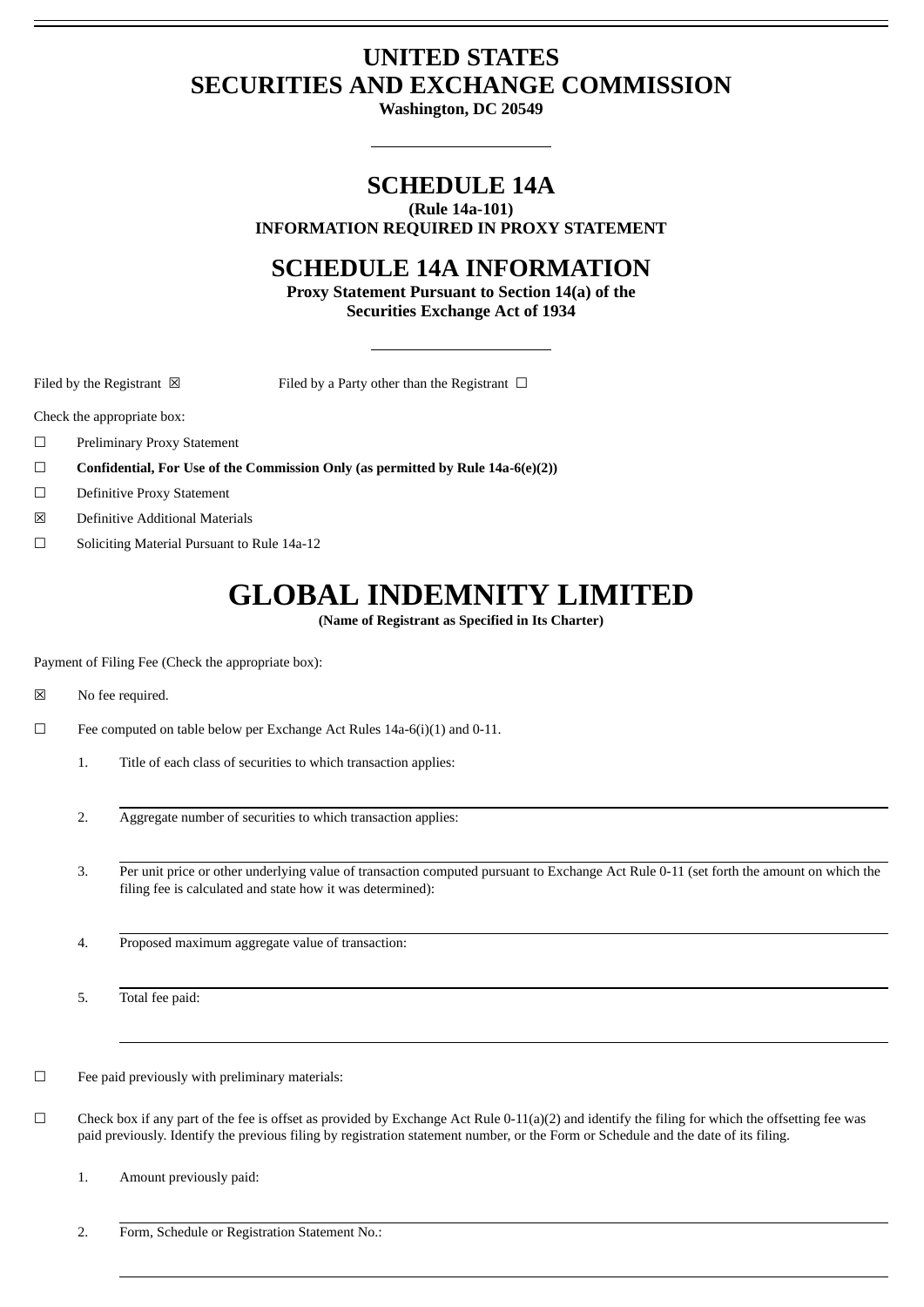- 3. Filing Party:
- 4. Date Filed: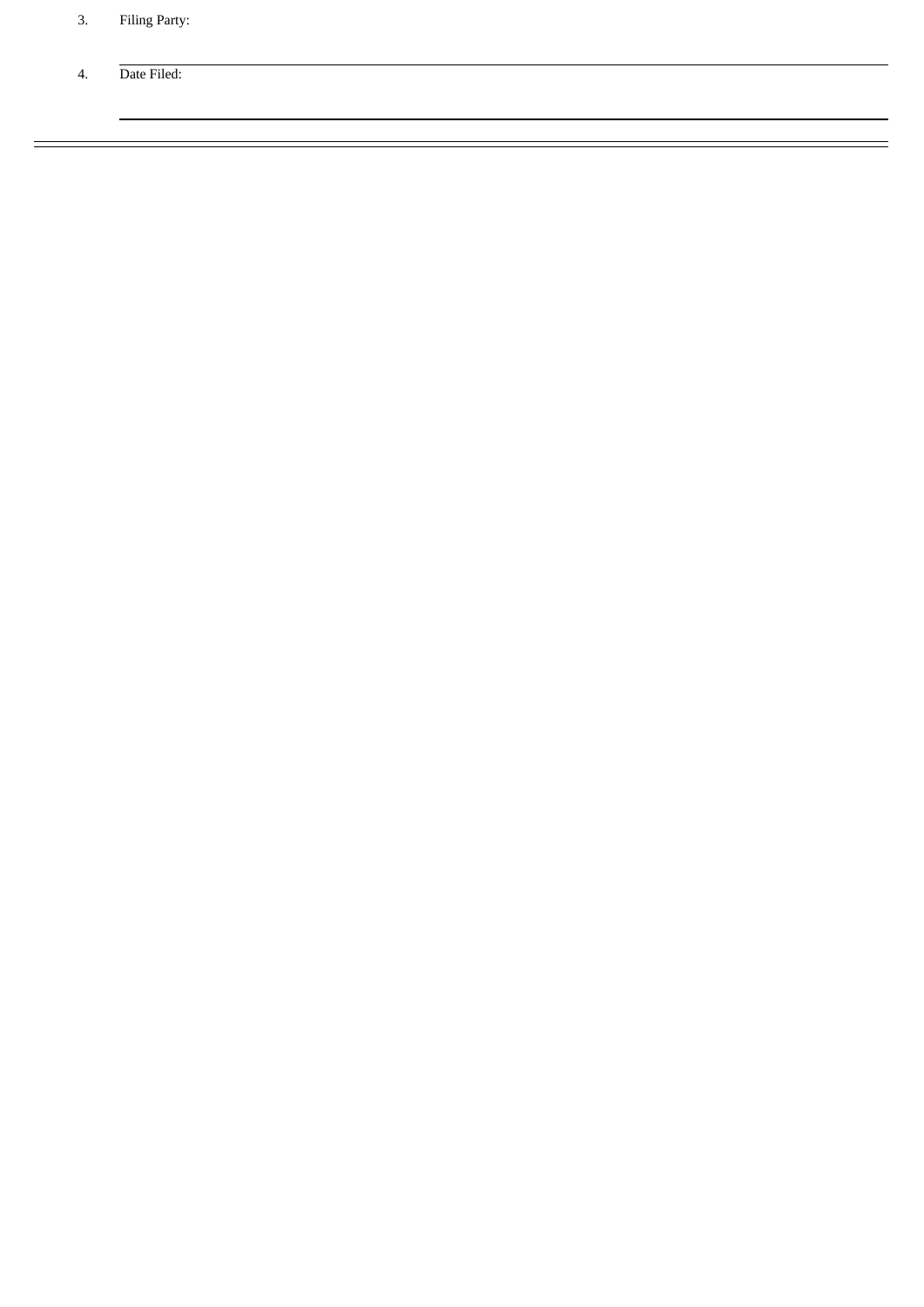

## **NOTICE OF CHANGE OF LOCATION, FORMAT AND TIME OF THE 2020 ANNUAL GENERAL MEETING OF SHAREHOLDERS**

This supplement to the definitive proxy statement (the "Supplement") for the 2020 Annual General Meeting of Shareholders of Global Indemnity Limited (the "2020 Annual General Meeting") amends and provides Notice of Change of Location, Format and Time to the Notice of the 2020 Annual General Meeting of Shareholders and Proxy Statement (the "Proxy Statement") which was filed by Global Indemnity Limited ("Global Indemnity") with the Securities and Exchange Commission (the "SEC") and mailed to shareholders of record on or about April 30, 2020.

## **THE NOTICE SHOULD BE READ IN CONJUNCTION WITH THE PROXY STATEMENT. THIS SUPPLEMENT IS IN ADDITION TO THE INFORMATION PROVIDED IN THE PROXY STATEMENT AND, EXCEPT AS AMENDED OR SUPPLEMENTED BY THE INFORMATION CONTAINED IN THIS SUPPLEMENT, ALL OF THE INFORMATION SET FORTH IN THE PROXY STATEMENT CONTINUES TO APPLY AND SHOULD BE CONSIDERED IN VOTING YOUR SHARES.**

To the Shareholders of Global Indemnity Limited:

Notice is hereby given that the location, format and time of the 2020 Annual General Meeting has been changed.

Due to the public health threat and travel restrictions caused by the COVID-19 pandemic, Global Indemnity will move from the originally planned in-person 2020 Annual General Meeting in the Cayman Islands to a virtual meeting via a live webcast. The 2020 Annual General Meeting will now be held on June 17, 2020 at 11 a.m. Eastern Daylight Time, instead of on June 17, 2020 at 11 a.m. Cayman Islands time as originally announced. There is no change to the items of business to be addressed at the Annual General Meeting, which are described in Global Indemnity's proxy materials previously made available to stockholders in connection with the Annual General Meeting. You will not be able to attend the Annual Meeting in person.

As described in the previously distributed proxy materials for the 2020 Annual General Meeting, shareholders as of the close of business on April 2, 2020, the record date for the 2020 Annual General Meeting will have the opportunity to ask questions and participate in the vote during the virtual meeting. Additionally, in order to participate, you must register at https://register.proxypush.com/GBLI by **June 15, 2020** by using the control number found on your proxy card, voting instruction form or notice shareholders previously received. Beneficial holders should contact their broker for this information. Registered shareholders will be provided a link to the 2020 Annual General Meeting an hour prior to the start of the meeting.

None of the proxy card, voting instruction form or notice shareholders previously received will be updated to reflect the change in location, format and time of the 2020 Annual General Meeting, and may continue to be used.

Whether or not you choose to attend the 2020 Annual General Meeting by live webcast, you are encouraged to vote in advance of the 2020 Annual General Meeting by returning your completed proxy card. Due to the change in format, only the formal business of the 2020 Annual General Meeting will be conducted. Shareholders are encouraged to submit any questions for the 2020 Annual General Meeting during registration.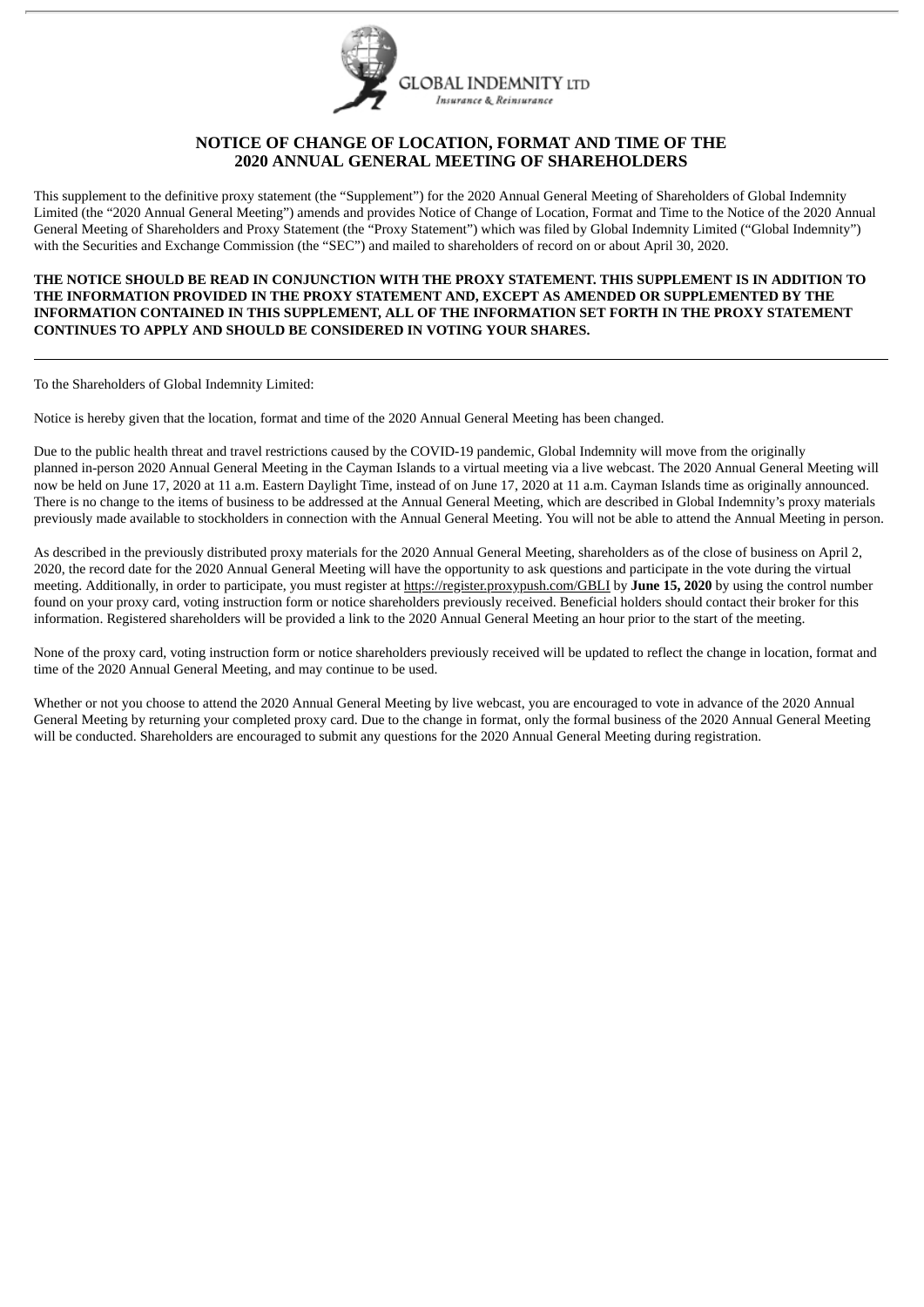For further information regarding the matters to be acted upon at the 2020 Annual General Meeting, we urge you to carefully read the Proxy Statement.

A list of shareholders as of the April 2, 2020 record date will be available during the meeting.

By Order of the Board of Directors

SWR

STEPHEN W. RIES *- Secretary* May 29, 2020